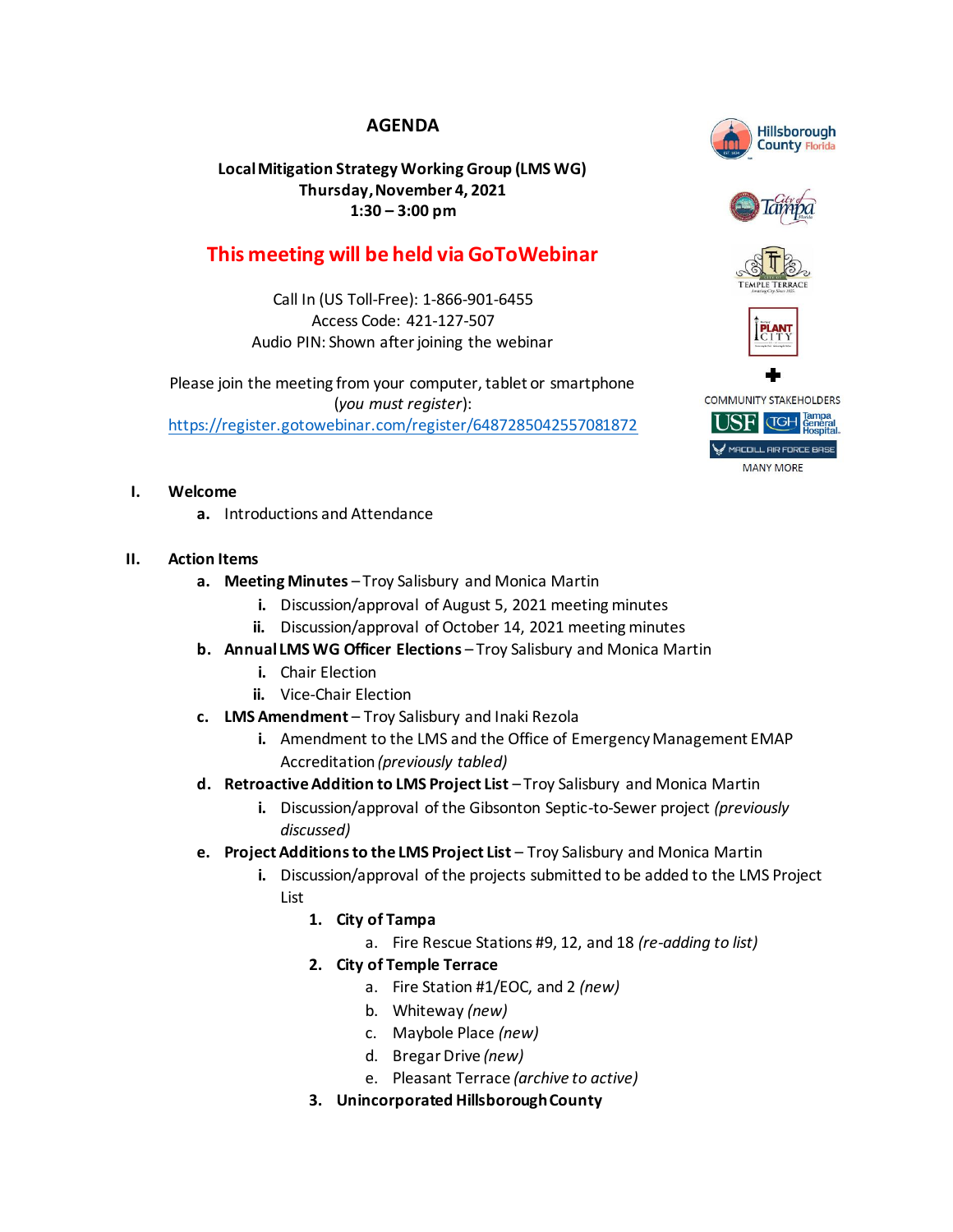- a. 70th St S Over Delaney Creek *(archive to active)*
- b. S Westshore Blvd Over Cedar Canal *(archive to active)*
- c. 36th Ave Over Delaney Creek *(archive to active)*
- d. Lindawoods *(new)*
- e. Casey *(new)*
- f. Span Wires *(new)*
- g. Phased Span Wires *(new)*
- h. Fire Stations [Door Hardening] #1, 2, 3, 9, 11, 12, 14, 16, 17, 18, 19, 23, 24, 26, 28, 30, 33 *(new)*
- i. Fire Stations [Safe Room] #9, 20, 28, 42 *(new)*
- j. Generators McLane *(new)*
- k. Generators Pizzo *(new)*
- l. Generators Pride *(new)*
- m. Generators Tomlin *(new)*
- n. Generators Turkey Creek *(new)*
- o. Generators Valrico *(new)*
- **f. Annual LMS Update & Next Steps**  Troy Salisbury and Monica Martin
	- **i.** Discussion/approval of annual LMS update for 2021-22
- **III. Potential Grant Projects**
	- **a.** None
- **IV. Grant Status/New Funding Opportunities**
	- **a.** None
- **V. Floodplain Management/CRS Update** Kyle Dollman and Christina Hummel
- **VI. Updates from Key Stakeholders**

#### **a. Unincorporated Hillsborough County**

- **i. Innovation & Resiliency** Troy Salisbury and Monica Martin
- **ii.** Sustainability Sheila McNamara
- **iii. Emergency Management** Angela Salter
- **iv. Planning Commission** Diego Guerra
	- **1.** CVS Update
- **b. Cities within Hillsborough County (Tampa, Temple Terrance, Plant City)**
- **c. University of South Florida**
- **d. Adjacent Communities and Partners**
- **VII. Old/New Business**
- **VIII. Announcements/Activities**
- **IX. Future Meetings** Troy Salisbury and Monica Martin
	- **a. HMGP-Related LMS WG Meetings**
		- **i.** HMGP Project Review & Ranking LMS WG meeting scheduled for November 10th , 2021 at 1:00 pm.